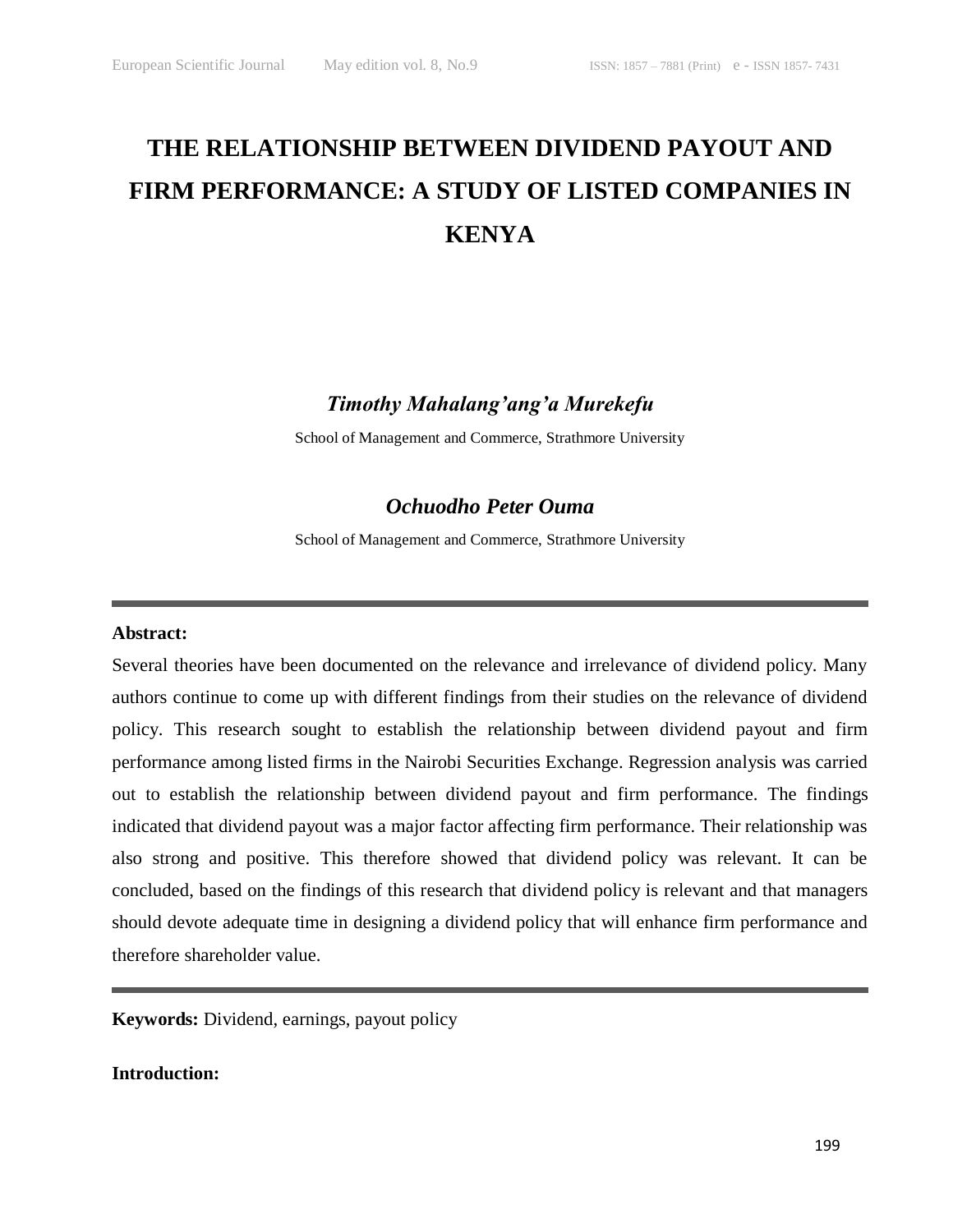# **1.1 Background Information**

In Kenya, fifty eight companies are listed in the Nairobi Securities Exchange (NSE), which is the only stock exchange firm in the country (Nairobi Securities Exchange, 2012). Listed companies fall into two main segments, that is, the main market segment and the alternative investment market segment. The Nairobi Securities Exchange classified these companies into ten sectors. These are; agricultural, commercial and services, telecommunication and technology, automobiles and accessories, banking, insurance, investment, manufacturing and allied, construction and allied, energy and petroleum (NSE, 2012).

Enhancing shareholders' wealth and profit making are among the major objectives of a firm (Pandey, 2005). Shareholder's wealth is mainly influenced by growth in sales, improvement in profit margin, capital investment decisions and capital structure decisions (Azhagaiah & Priya, 2008). Firm performance in this case can be viewed as how well a firm enhances its shareholders' wealth and the capability of a firm to generate earnings from the capital invested by shareholders. Dividend policy can affect the value of the firm and in turn, the wealth of shareholders (Baker et al., 2001). Among the requirements that companies that want to be listed in the Nairobi Securities Exchange must fulfill, is that they should have a clear future dividend policy (Kenya Gazette Legal Notice No 60 May, 2002). This makes dividend policy worthy of serious management attention.

Dividend policy is therefore, considered to be one of the most important financial decisions that corporate managers encounter (Baker and Powell, 1999). It has potential implications for share prices and hence returns to investors, the financing of internal growth and the equity base through retentions together with its gearing and leverage (Omran & Pointon, 2004). Frankfurtet & McGoun (2000) concluded that the dividend puzzle, both as a share value-enhancing feature and as a matter of policy is one of the most challenging topics of modern financial economics. Mizuno (2007) agrees to the fact that a firm ought to pay dividends to shareholders if it cannot identify suitable investments which would bring higher returns than those expected by the shareholders.

There are dividend theories that have been put across by academicians (Stulz, 2000; Pandey, 2003; DeAngelo et al., 2006). The theories view dividends as either relevant or irrelevant in making financial decisions. Miller and Modigliani theory (Stulz, 2000) proposes that in a capital market where there are no imperfections such as taxes, transaction costs, asymmetric information and agency costs, the dividend policy of a company is irrelevant for the market value of its shares. It therefore implies that financial managers cannot alter the value of their firms by changing their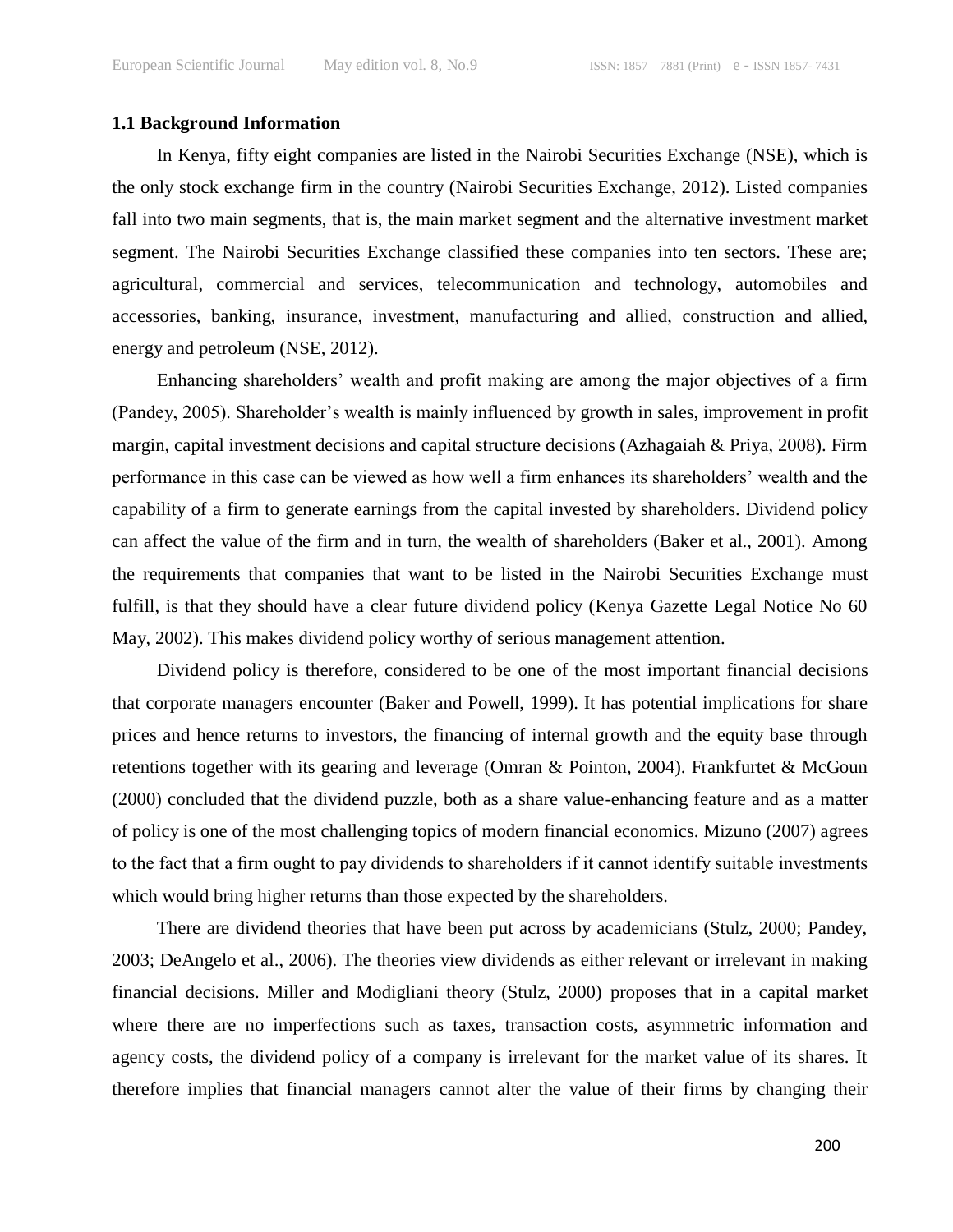dividend policy. They showed that firm value is enhanced by investing in productive assets and not by the way in which income is distributed to shareholders (Stulz, 2000). According to their theory, dividend policy is therefore irrelevant and a rational investor does not have a preference between dividends and capital gains. Several researchers have come up to oppose the theory developed by Miller and Modigliani stating that it does not apply in the real world where there are a lot of imperfections (Dhanani, 2005)

The agency cost theory suggests that, dividend policy is determined by agency costs arising from the divergence of ownership and control. Managers may not always adopt a dividend policy that is value-maximizing for shareholders but would choose a dividend policy that maximizes their own private benefits. Making dividend payouts which reduces the free cash flows available to the managers would thus ensure that managers maximize shareholders' wealth rather than using the funds for their private benefits (DeAngelo et al., 2006).

The signaling theory proposes that dividend policy can be used as a device to communicate information about a firm's future prospects to investors. Cash dividend announcements convey valuable information, which shareholders do not have, about management's assessment of a firm's future profitability thus reducing information asymmetry. Investors may therefore use this information in assessing a firm's share price. Dividend policy under this model is therefore relevant (Al-Kuwari, 2009).

Bird in hand theory proposes that a relationship exists between firm value and dividend payout. It states that dividends are less risky than capital gains since they are more certain. Investors would therefore prefer dividends to capital gains **(**Amidu, 2007). Because dividends are supposedly less risky than capital gains, firms should set a high dividend payout ratio and offer a high dividend yield to maximize stock price.

Researchers have different views about whether dividend payout materially affects the long term share prices. Dhanani, (2005) who used a survey approach to capture managerial views and attitudes of corporate managers regarding dividend policy found that dividend policy serves to enhance corporate market value. However, Farsio et al., (2004) argues that empirical studies that conclude a causal relationship exists between earnings and dividends are based on short periods of time and are therefore misleading to potential investors. Therefore, dividends have no explanatory power to predict future earnings. This research therefore tries to establish whether a relationship exists between dividend payout and firm performance.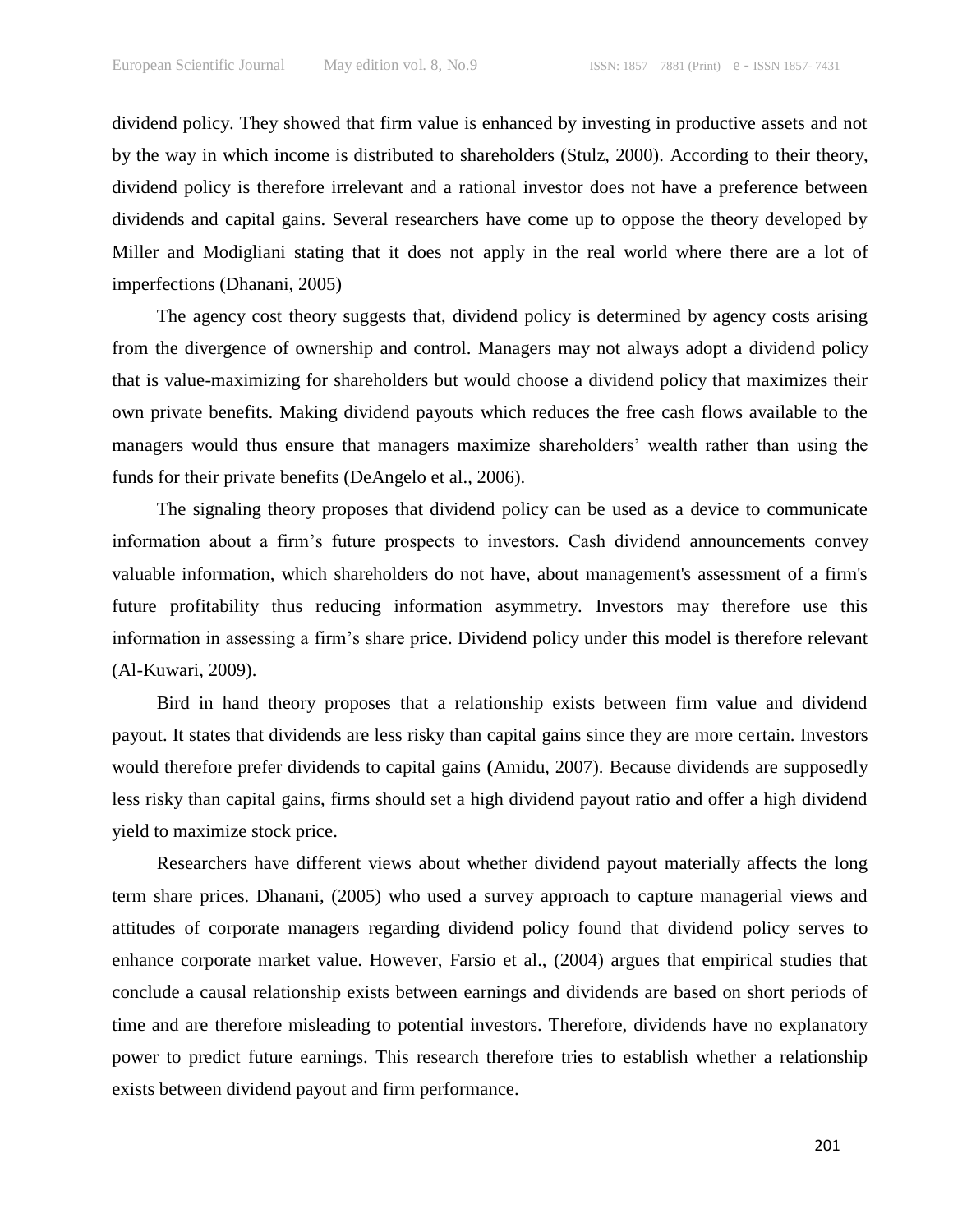#### **1.2 Problem Statement**

Despite the numerous studies (Arnott & Asness 2003; Farsio et al 2004 and Nissim & Ziv 2001) that have been done, dividend policy remains an unresolved issue in corporate finance. Several theories have been proposed to explain the relevance of dividend policy and whether it affects firm value, but there has not been a universal agreement (Stulz, 2000; Pandey, 2003; DeAngelo et al., 2006). Researchers Amidu (2007), Lie (2005), Zhou & Ruland (2006), Howatt et al. (2009), continue to come up with different findings about the relationship between dividend payout and firm performance. A study by Amidu (2007) revealed that dividend policy affects firm performance as measured by its profitability. The results showed a positive and significant relationship between return on assets, return on equity, growth in sales and dividend policy. Howatt et al. (2009) also concluded that positive changes in dividends are associated with positive future changes in earnings per share. In contrast, Lie (2005) argues that there is limited evidence that dividend paying firms experience subsequent performance improvements.

A number of studies (Arnott & Asness 2003; Farsio et al 2004 and Nissim & Ziv 2001) have been done with regard to dividend policy and firm performance, especially in developed economies. Can the findings of those studies (Aivazian et al., 2001 and Al-Haddad, et al., 2011) be replicated in emerging economies or infant capital markets? In Kenya, few empirical studies have been done to establish the relationship between dividend payout and firm performance. This study therefore comes in to fill the void by establishing whether there is a relationship between dividend payout and firm performance among listed companies in Kenya.

# **1.3 Research Objectives**

The general objective of the research was to establish the relationship between dividend payout and firm performance among listed companies in Kenya. The research was also guided by the following specific research objectives;

- 1. To establish the relationship between dividend payout and firm performance among listed companies in Kenya.
- 2. To establish the extent of the relationship between dividend payout and firm performance.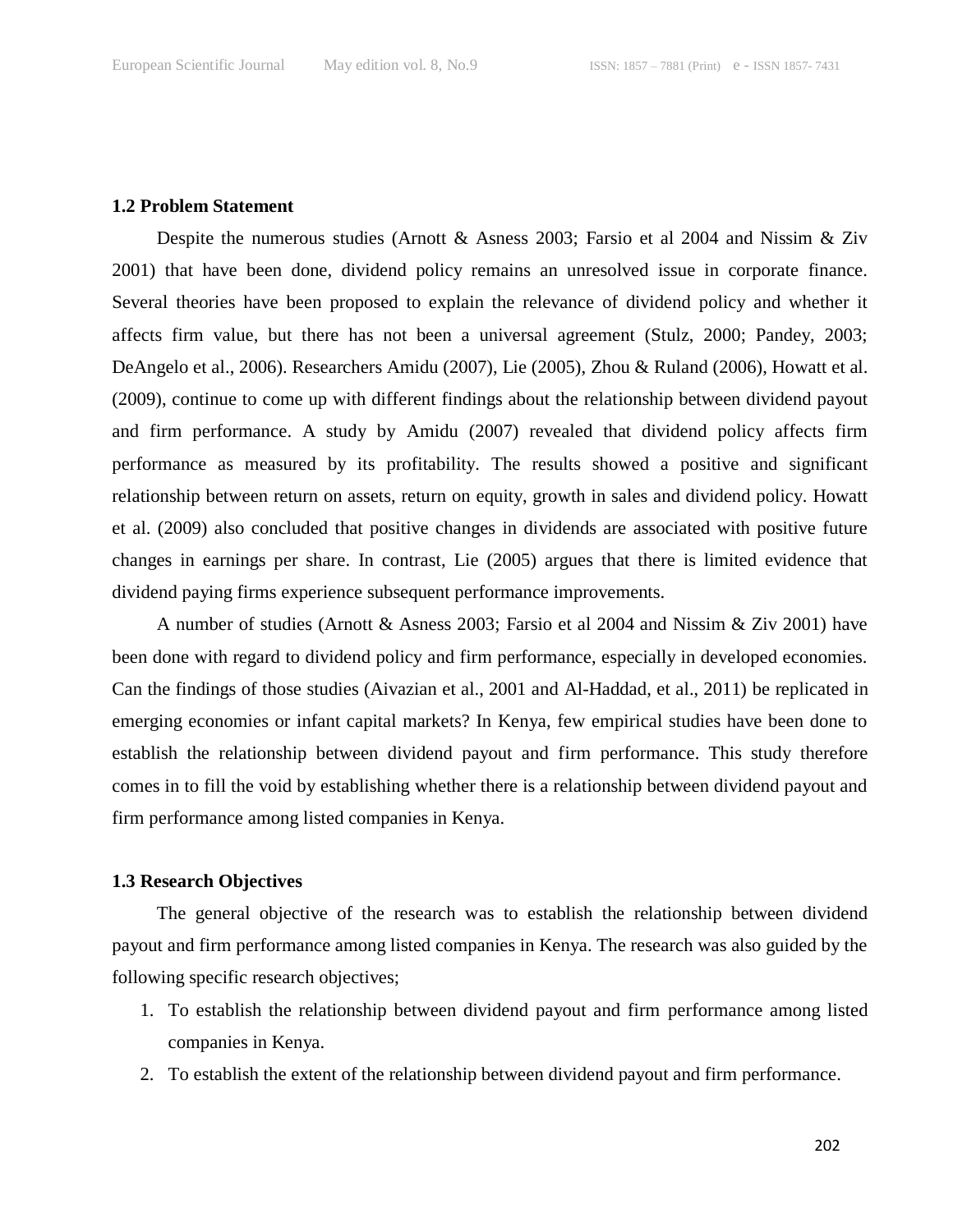# **1.4 Research Questions**

The research was guided by the following research questions;

- 1. What relationship exists between dividend payout and firm performance among listed firms in Kenya?
- 2. What is the extent of the relationship between dividend payout and firm performance?

# **Literature review**

#### **Introduction**

This chapter focuses on previous studies done by various authors in relation to dividend policy and firm performance. The chapter is divided into three sections. The first section gives a definition for dividends and dividend policy. The second section discusses the key theoretical considerations from previous studies to inform the general and specific objectives developed for this study, that is, dividend policy and firm performance; extend of their relationship; factors that affect dividend policy and forms of dividend policy used by listed firms. The third section gives a brief description of the research methodologies used by previous studies in attaining their objectives.

# **Dividend Payout and Profitability**

Firm performance can be measured by the earnings generated by the company in terms of profitability. There is substantial literature on the relationship between dividend policy and profitability. Dividends are important to shareholders and potential investors in showing the earnings that a company is generating. Healthy dividends payouts thus indicate that companies are generating real earnings rather than cooking books (Barron, 2002). A study by Zhou & Ruland (2006) revealed that high dividend payout firms tend to experience strong future earnings but relatively low past earnings growth despite market observers having a contradicting view. The findings of another study done by Arnott & Asness (2003) also revealed that future earnings growth is associated with high rather than low dividend payout. They concluded that historical evidence strongly suggests that expected future earnings growth is fastest when current payout ratios are high and slowest when payout ratios are low. Their evidence contradicted the view that substantial reinvestment of retained earnings would fuel faster future earnings growth. Their study was done to investigate whether dividend policy of the U.S. equity market portfolio, forecasts future earnings growth. The study comprised companies in the S&P 500 which tend to be large and well established firms in advanced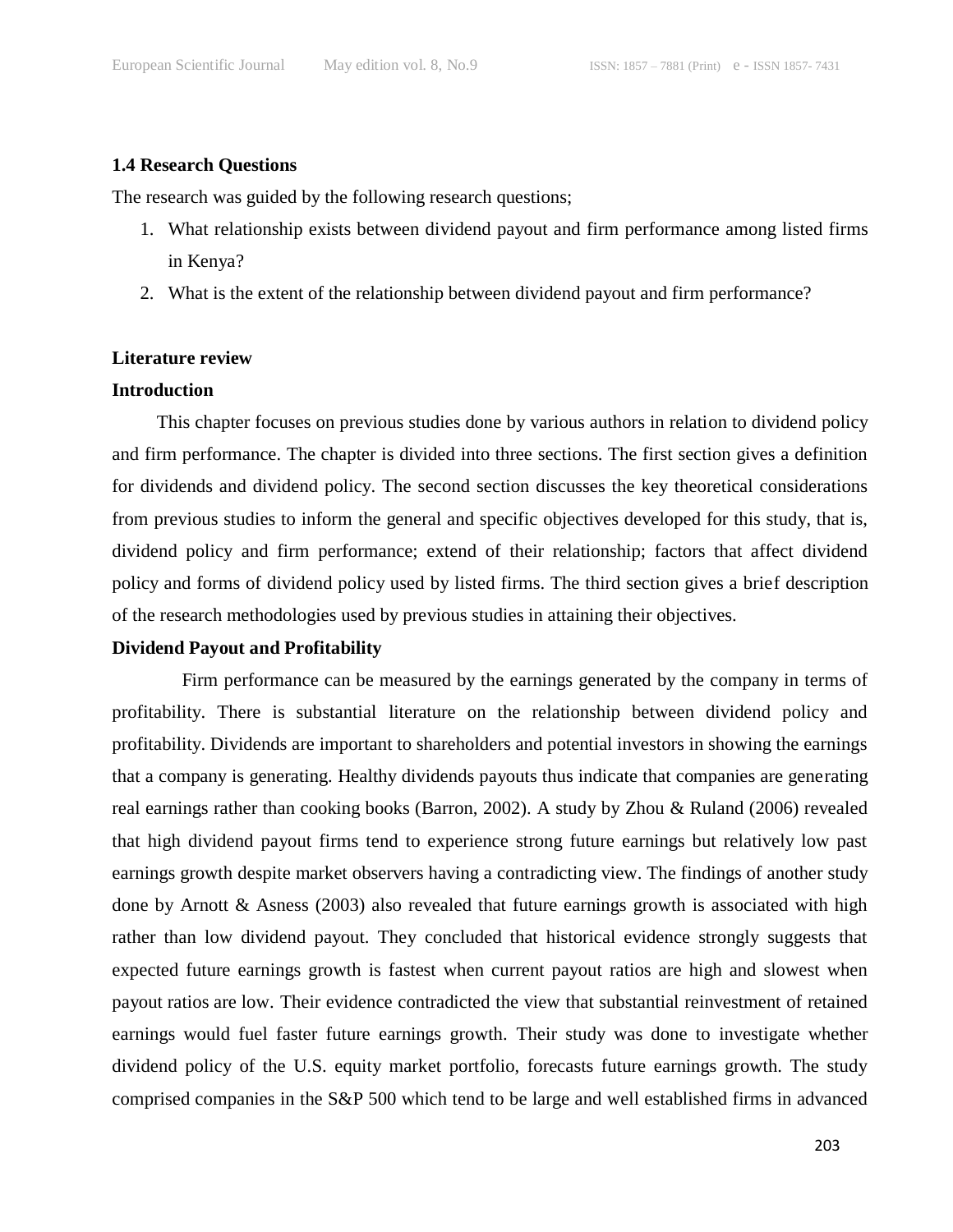economies (Zhou & Ruland, 2006). Empirical studies need to be done in developing capital markets or for newly listed companies which tend to be, less profitable and more growth oriented.

Arnott & Asness (2003) suggested that the positive relationship between current dividend payout and future earnings growth is based on the free cash flow theory. Low dividend resulting in low growth may be as a result of suboptimal investment and less than ideal projects by managers with excess free cash flows at their disposal. This is prominent for firms with limited growth opportunities or a tendency towards over-investment. Paying substantial dividends which in turn would require managers to raise funds from issuance of shares, may subject management to more scrutiny, reduce conflicts of interest and thus curtail suboptimal investment (Arnott & Asness, 2003). This is based on the assumption that suboptimal investments lays the foundation for poor earnings growth in the future whereas discipline and a minimization of conflicts will enhance growth of future earnings through carefully chosen projects. Therefore, paying dividends to reduce the free cash flows enhances the performance of a company since managers will have less cashflows thus avoiding suboptimal investments. This is also consistent with the agency cost theory.

Another explanation by Arnott  $\&$  Asness (2003) for the positive relationship between dividend payout and growth in future earnings is that managers are reluctant to cut dividends. A high payout ratio indicates management's confidence in the stability and growth of future earnings and a low payout ratio suggests that management is not confident of the stability of earnings or sustainability of earnings growth (Arnott & Asness, 2003). Managers therefore pay low dividends to avoid dividend cuts when earnings drop.

The positive relationship is also driven by sticky dividends combined with mean reversion in more volatile earnings (Arnott & Asness, 2003). The temporary increases and decreases in earnings subsequently reversed cause the payout ratio to be positively correlated with future earnings growth. Their robustness check for the mean reversion of earnings suggested that earnings seem to revert to the mean but may revert most strongly in terms of their ratio to dividends.

However, Farsio et al. (2004) argue that no significant relationship between dividends and earnings hold in the long run and studies that support this relationship are based on short periods and therefore misleading to investors. They proposed three scenarios that would render the long-term relationship of dividends and future earnings insignificant.

First, they point out that an increase in dividends may lead to a decline in funds that are to be reinvested by the firm. Firms that pay high dividends without considering investment needs may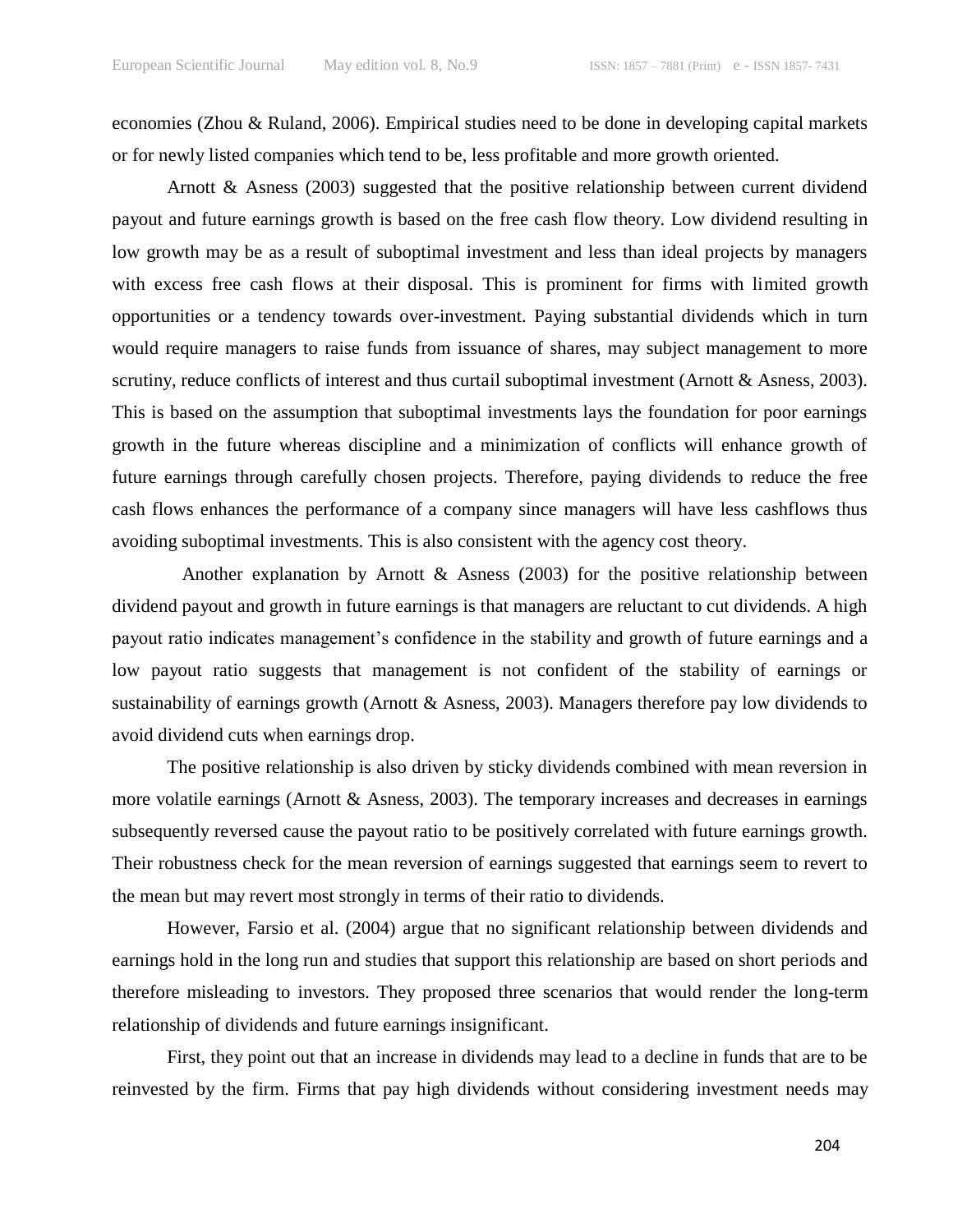therefore experience lower future earnings (Farsio et al., 2004). There is thus a negative relationship between dividend payout and future earnings.

Secondly, an increase in dividends in a quarter may be the result of the management's policy to keep investors satisfied and prevent them from selling the stock at times when future earnings are expected to decline or current losses are expected to continue (Farsio et al., 2004). This is a case of rising dividends followed by declining earnings.

Lastly, an increase in dividends may be the result of good performance in previous periods which may continue into the future (Farsio et al., 2004). This supports the view of a positive causal relationship between current dividends and future earnings. From these scenarios, they argue that the overall long-term relationship is insignificant since there is a positive relationship between dividends and future earnings in some periods and a negative relationship in other periods. Nissim & Ziv (2001) showed that dividend increases were directly related to future increases in earnings in each of the two years after the dividend change. What therefore happens when there is a steady increase in dividends for a given number of years? Nissim & Ziv (2001) found that dividend increases and decreases are not symmetric. Dividend increases are associated with future profitability for at least two years after the dividend change, whereas dividend decreases are not related to future profitability after controlling for current and expected profitability. They propose that this lack of association can be explained by accounting conservatism. They therefore conclude that there is a positive relationship between dividend payout and future earnings but the relationship is stronger for future abnormal earnings.

In a study that examines whether dividend policy influences firm performance in the Ghana Stock Exchange, Amidu (2007) found that dividend policy affects firm performance especially the profitability measured by the return on assets. The results showed a positive and significant relationship between return on assets, return on equity, growth in sales and dividend policy. This showed that when a firm has a policy to pay dividends, its profitability is influenced. The results also showed a statistically significant relationship between profitability and dividend payout ratio. A study by Howatt et al. (2009) also concluded that positive changes in dividends are associated with positive future changes in mean real earnings per share.

Lie (2005) argues that firms that increase payouts have excess financial flexibility and exhibit positive concurrent income shocks and decreases in income volatility, but there is limited evidence of subsequent performance improvements. His study revealed that firms that increase payouts have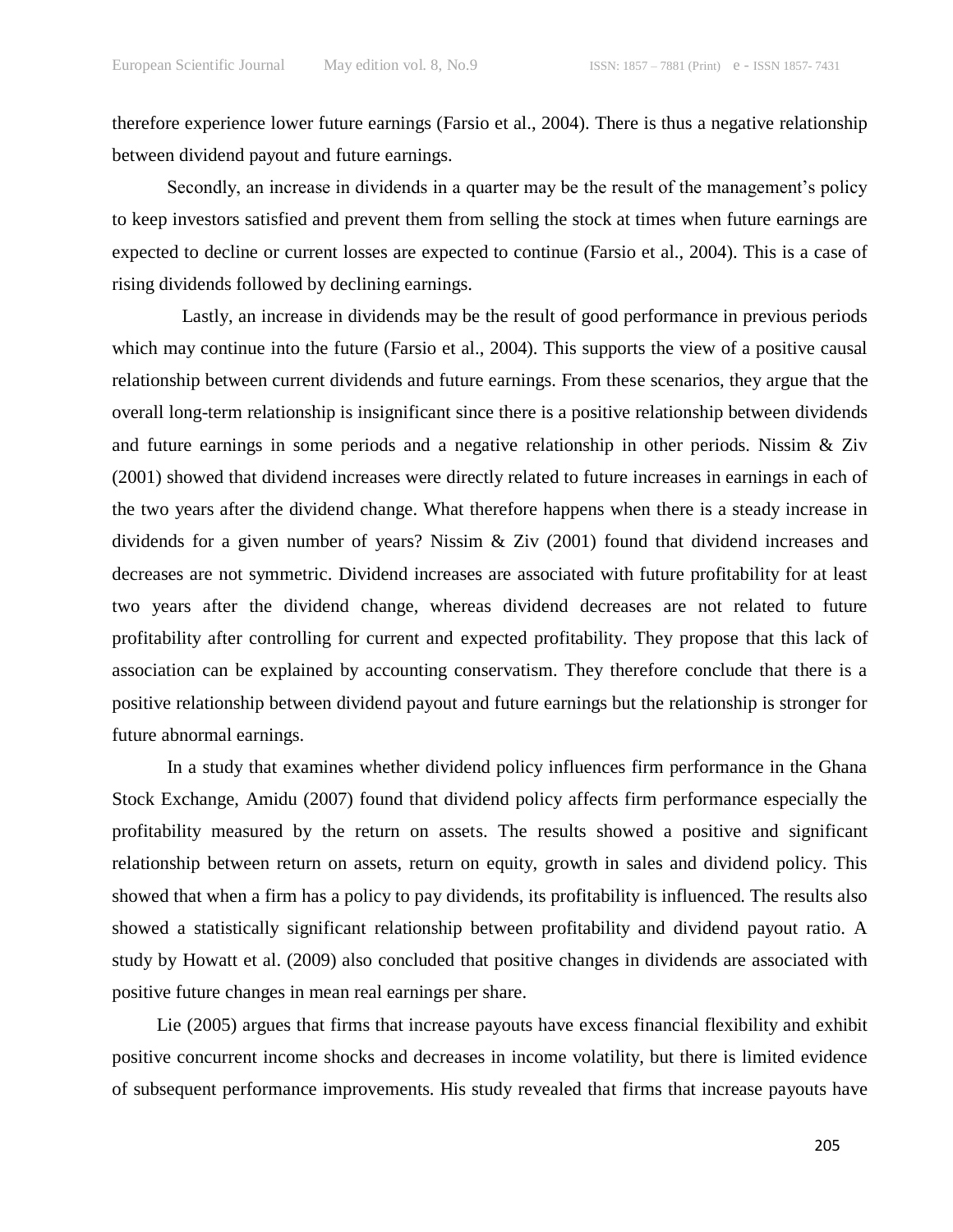lower past volatility of operating income than other firms. The volatility decreases even further. This can be explained by the fact that managers increase the firm's payout when they believe that the probability of sustaining the current level of income is high. Firms that decrease dividends on the other hand, have higher past volatility than other firms, and this volatility is on the rise.

# **Dividend Payout and Maximizing Shareholder Value**

The dividend irrelevance proposition suggests that a firm's dividend policy has no effect on the value of the firm in a perfect and complete market (Stulz, 2000). Financial managers therefore, cannot alter the value of their firms by changing their dividend policy (Dhanani, 2005). The market position or observation is that a change in dividend policy is valued by the market. The valuation of firms also focuses on the relationship between dividend changes and future cash flows, that is, future earnings or dividends. If a firm's dividend policy can provide additional insight into the cash flows, then a more reliable estimate of value can obtained (Howatt et al., 2009).

A study by Dhanani (2005) revealed that dividend policy is important in maximizing shareholder value. A firm's dividend policy can influence one or more of imperfections in the real world such as information asymmetry between managers and shareholders; agency problems between managers and shareholders; taxes and transaction costs and in turn, enhance the firm's value to shareholders (Dhanani, 2005). In an imperfect market setting, dividend can influence shareholders' wealth by providing information to investors or through wealth redistribution among shareholders (Travlos et al., 2001; Adesola & Okwong, 2009).

A firm's dividend policy can influence its capital structure or investment decisions and in turn, enhance the firm's value to shareholders (Baker et al., 2001). Shareholder's wealth is maximized through effective investment strategies, financed by an optimal capital structure. Dividend policy can be viewed as a result of the investment and financing decisions since the company needs to decide how to distribute wealth generated from these strategies (Dhanani, 2005). The relationship can also be inverse, where dividend policy influences a firm's capital investment and structure decisions and in turn its value enhancing properties. Aivazian et al., (2003) state that since corporate investment is sensitive to financial constraints, a firm's dividend decisions, which directly affects its free cash flow, could affect its investment. This arises when a firm's dividend policy viewed as a residual to its capital structure and investment decisions; internally generated cash flows from existing investments will be used to optimize a the firm's capital structure and future capital investment decisions and any surplus returned to shareholders as dividends (Dhanani,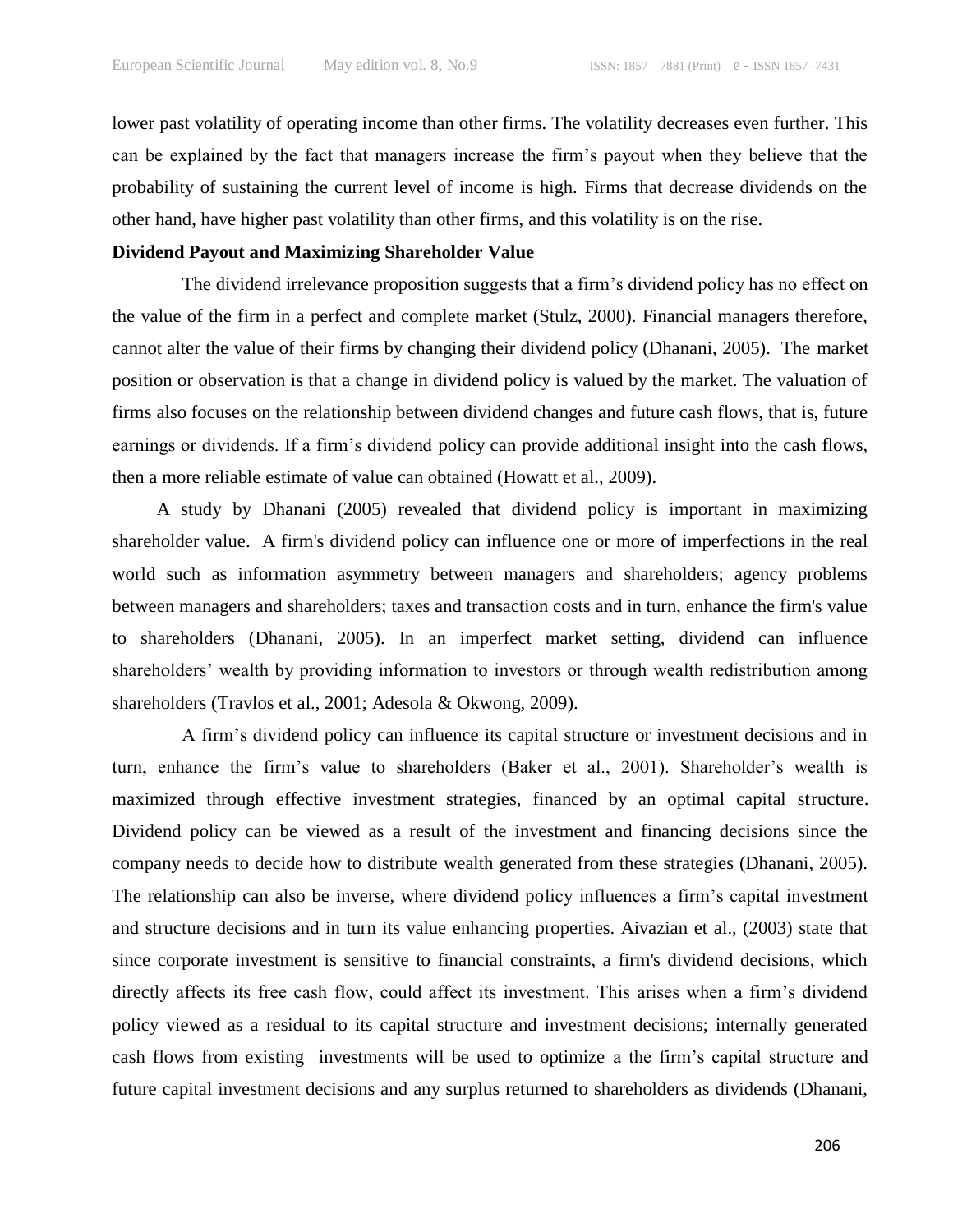2005). The pecking order theory of capital structure proposes that companies will prefer internally generated cash flows to external funds and therefore pay low dividends. It therefore suggests that firms that pay high dividends experience low growth which contradicts studies by Zhou & Ruland (2006) and Arnott & Asness (2003). The equity component of a firm increases when more earnings are retained. However, if a firm has a large payout, financing may need to come from debt. An increase in debt without a proportionate increase in equity may result in a deviation from a firm's optimal capital structure (Baker, 2001). A flexible dividend policy may also serve to optimize firms' capital structure (Mitchell et al., 2001). A residual dividend policy, for example, may enable firms access external sources of funds such as debt. Lenders in this case will not view dividends as a fixed and regular payment which may adversely affect the firm's cash flows. They will thus be more willing to give debt to firms.

A firm's dividend policy can reduce agency problems between managers and shareholders and, in turn, enhance the firm's value to shareholders (Dhanani 2005). Dividends are a way to solve agency problems where managers can use excess free cash flows to pursue their own interests. By paying dividends to shareholders, free cash flows are reduced and thus managers have no opportunity to make suboptimal investments (Bartram et al., 2009 & DeAngelo et al., 2006). A firm's value and performance is therefore enhanced through higher returns from optimal investments. Dividend payments force firms to raise funds externally for new investments, which in turn increases the level of external monitoring of corporate activities by the capital market regulator (Jiraporn et al. 2011). There is thus improved corporate governance which has a positive effect in the firm's performance.

A firm's dividend policy can take into consideration the different circumstances of its shareholders and in turn, enhance the firm's value to these shareholders (Dhanani, 2005). Depending on the preferences of shareholders, firms can formulate a dividend policy that meets the needs of its shareholders. In this case, dividends themselves do not provide information about future earnings, but rather create a clientele that are drawn to firms with their preferred dividend policy. Malcolm and Wurgler (2004) demonstrate that firms design dividend policy in response to shareholders' preference for dividends. Certain shareholders may have a preference for cash dividends, others for dividend stability and others would prefer capital gains earned through reinvestment of dividends and thus no cash dividends. This may be explained by the bird in hand fallacy as investors may deem dividends a more current and certain return than capital gains (Amidu, 2007 & Howatt et al., 2009).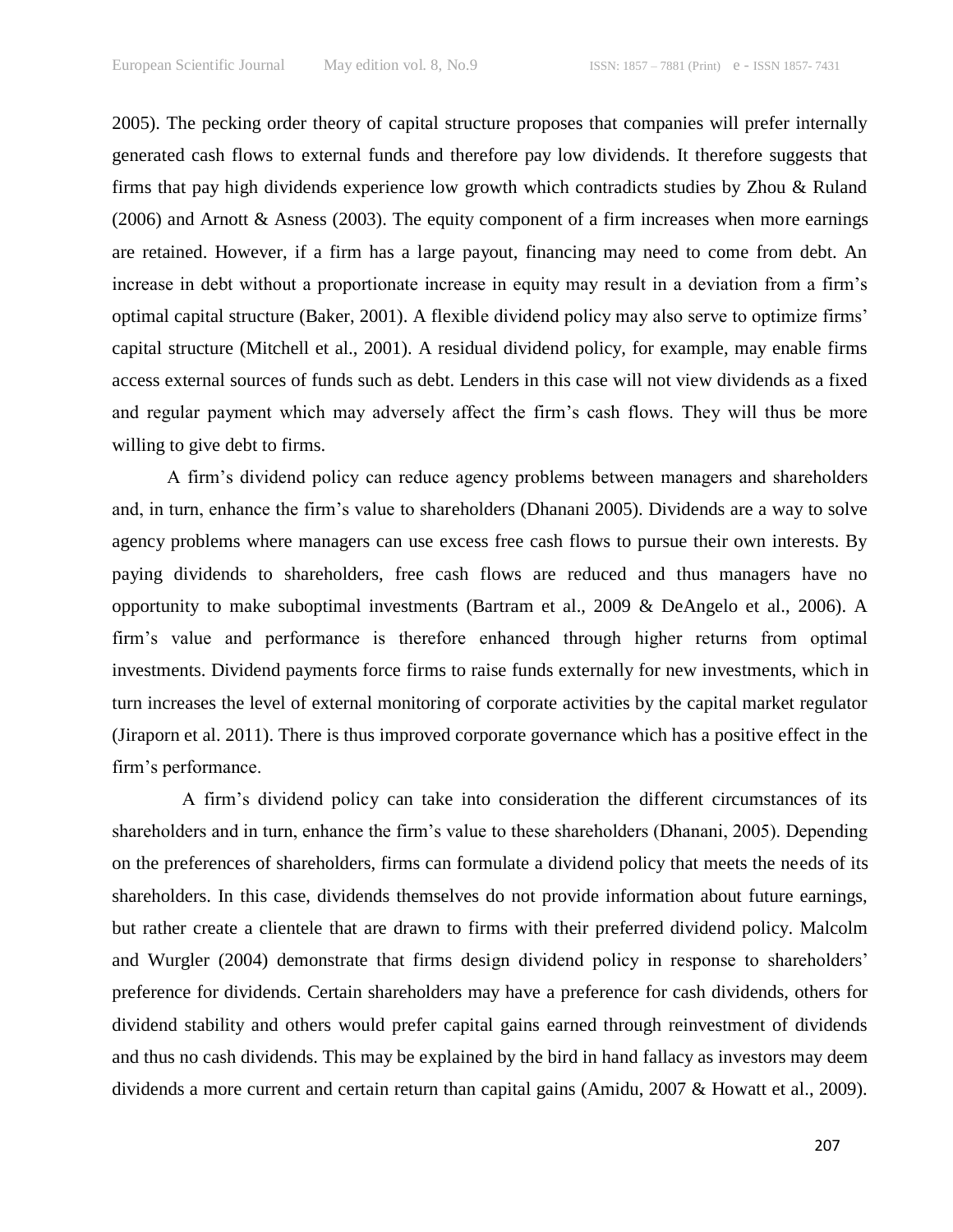Individual investors' tax preferences may also influence their dividend preferences. Investors afraid of higher taxes are likely to prefer low or no dividend payouts in an attempt to reduce their taxable income thus preferring capital gains (Howatt et al., 2009). In Kenya dividends are taxed at 5% as a final tax for individuals while capital gains tax are tax exempt (Income Tax Act, 2010). Firms that meet the needs of individual investors are more likely to be able to command a higher share price premium and thus an enhanced firm value. However, Amidu (2007) argues that, if investors migrate to firms that pay the dividends that most closely match their needs, no firm's value should be affected by its dividend policy.

Thus, a firm that pays no or low dividends should not be penalized for doing so, because its investors do not want dividends. Conversely, a firm that pays high dividends should not have a lower value, since its investors like dividends. This argument assumes that there are enough investors in each dividend clientele to allow firms to be fairly valued, no matter what their dividend policy is.

# **Research Methodology**

Zhou & Roland (2006) used a multiple regression model to establish the relationship between dividend payout and future earnings growth. The key independent variable for their study was dividend payout. Size was controlled because small firms are likely to exhibit stronger growth than large companies which are more established and mature. There was control for return on assets since it is difficult to demonstrate strong earnings growth when the profitability is already high. Leverage was controlled on the expectation that firms with high leverage would tend to have large investments and thus higher earnings growth. Earnings yield, past earnings growth and future asset growth were also controlled for. Without controlling for past earnings and future asset growth, it would be difficult to establish growth due to the dividend policy.

Amidu (2007) in his study that sought to establish whether dividend policy affects firm's performance used a panel regression equation to meet his objectives. His method differs from a regular time series or cross section regression by the double subscript attached to each variable. The panel pooled crossed-section regression data was used to gain the maximum possible observations. The dependent variables were return on assets and return on equity as the main accounting measures of performance. Dividend payout was measured by the dividend payout ratio. In his model, he controlled for the variables that were also controlled by Zhou & Roland (2006).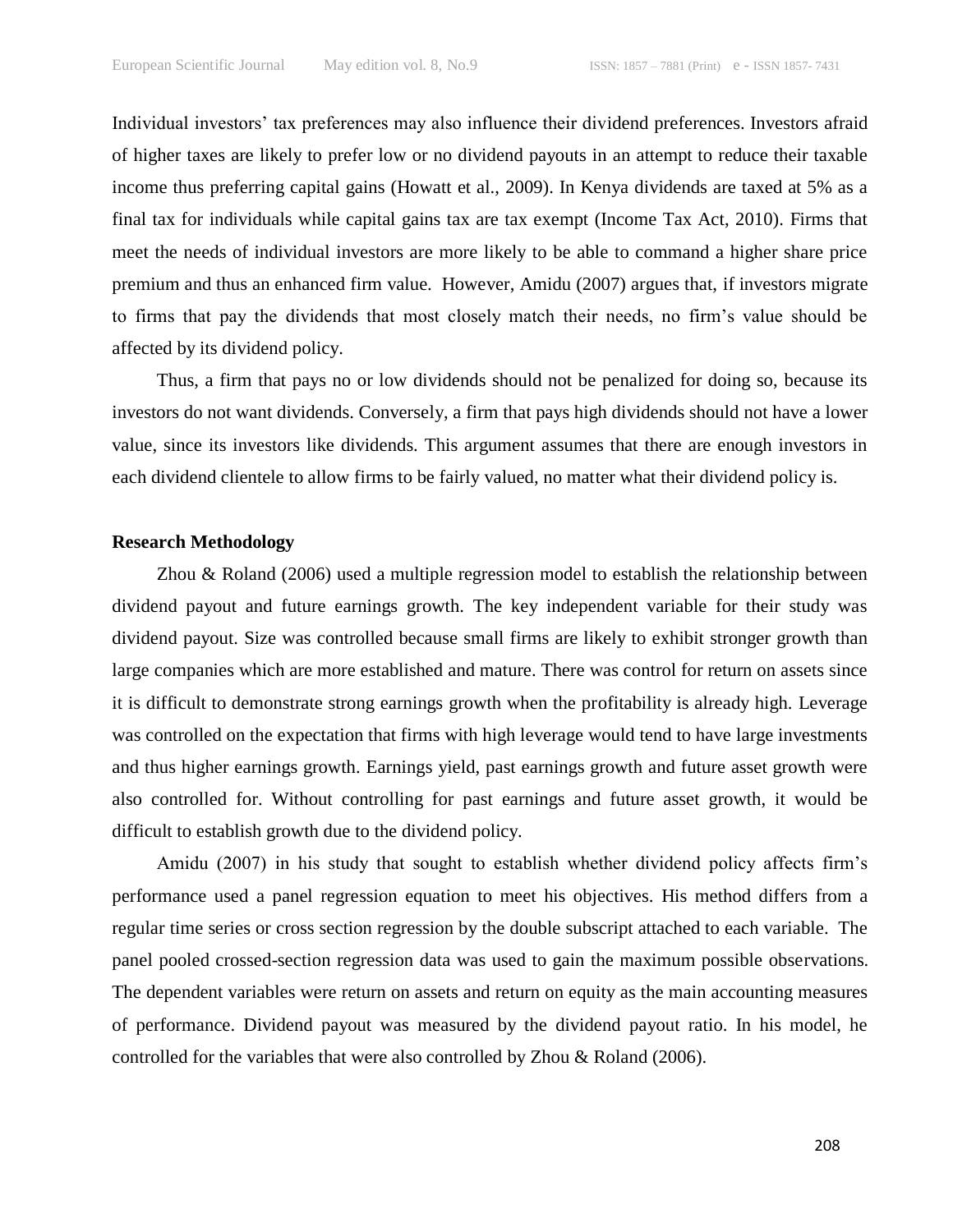Nissim & Ziv (2001) used categorical and regression analysis to investigate the relationship between dividend changes and future earnings changes. They examined the correlation between the rate of change in dividend per share in year zero and the change in earnings in years zero, one and two. This was based on the assumption that earnings follow a random walk, so changes in earnings measures unexpected profitability.

#### **Research methodology**

# **Introduction**

This chapter gives a description of the research methodology employed in achieving the objectives of this study. The chapter presents the research design, target population and sampling procedure, data collection procedures, and data analysis.

# **Research Design**

The research design is correlation since it sought to establish the relationship between dividend payout and firm performance. The data used in this research was obtained from the annual reports of companies listed in the Nairobi Securities Exchange for a nine year period that is, from 2002 to 2010. Dividend payout was measured by the actual dividends paid out and firm performance was measured by the net profit after tax. Regression analysis was carried out to establish the relationship between dividend payout and firm performance.

# **Target Population and Sampling Procedure**

The population for this study consisted of the firms listed on the Nairobi Securities Exchange. The NSE classified these companies into ten sectors. These are; agricultural, commercial and services, telecommunication and technology, automobiles and accessories, banking, insurance, investment, manufacturing and allied, construction and allied, energy and petroleum (NSE, 2012). The secondary data for regression analysis was gathered from forty one companies listed in the Nairobi Securities Exchange. The companies were selected based on the availability of information. Companies suspended from the Nairobi Securities Exchange were also studied since they had the relevant data.

# **Data Collection**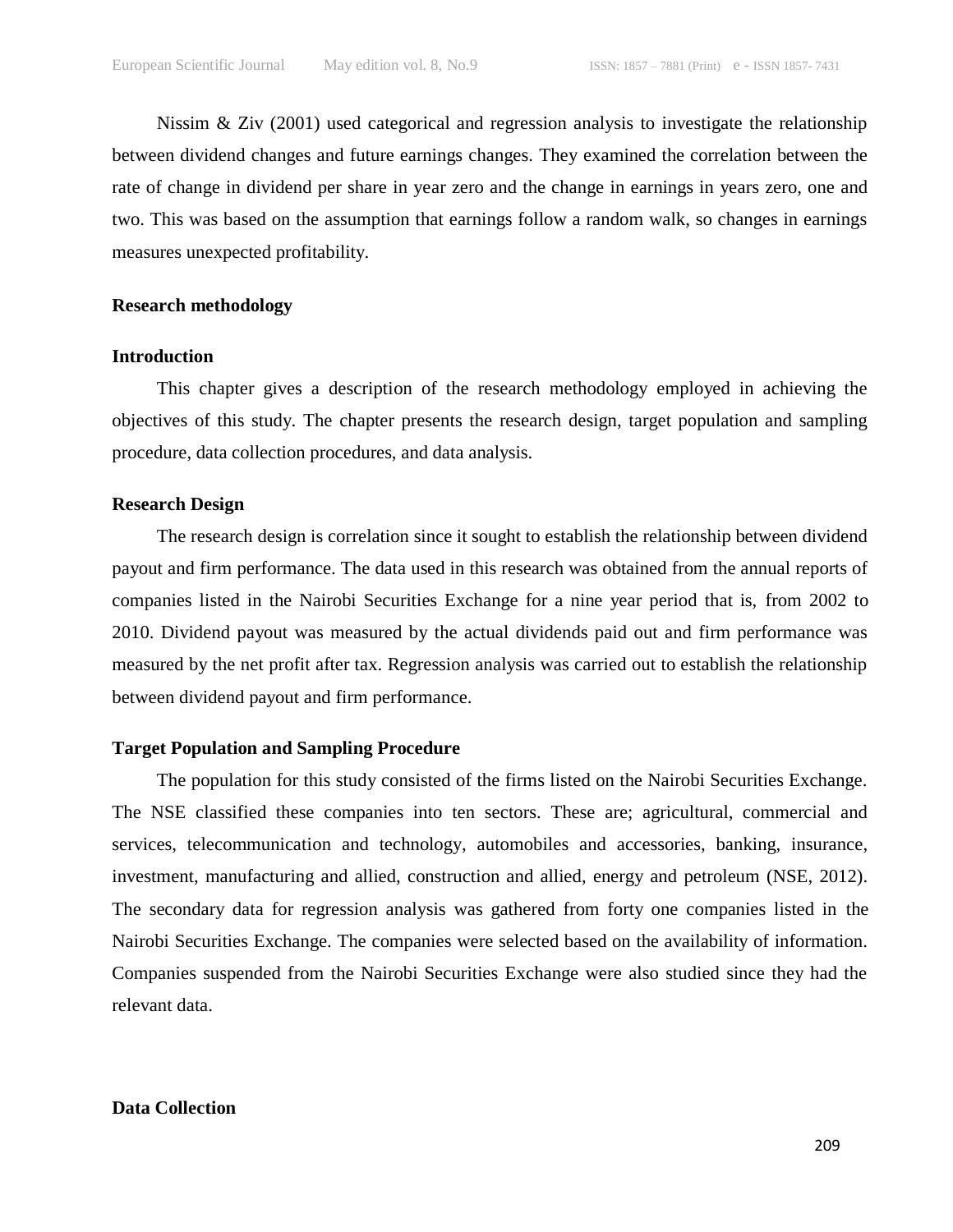This study made use of both primary and secondary data. Secondary data was obtained from the firm's annual reports most of which are publicly available. This will be for a nine year period, that is, from the year 2002 to 2010. The data mainly comprised the financial statements.

# **Data Analysis and Presentation**

The results of the study were presented in tables. Dividend payout was measured using the actual dividends paid out. The company's performance was measured by the net profit after tax which indicates profitability. Regression analysis was used in this case to determine the relationship between dividend payout and firm performance. Dividends paid, total assets and revenue were the independent variables while the net profit margin was the dependent variable. The following regression model was used to determine the relationship between dividend payout and firm performance.

NPAT (sh000) = 24828 + 0.00130 Div + 0.00289 TotAssets (sh000) + 0.0101 Rev (Sh000)

Where:  $NPATH =$  Net profit after tax in thousands Div = Actual dividends paid TotAssets = Total assets in thousands  $Rev = Revenue$ 

# **Limitations of the Study**

The study noted the following limitations:

(i) It was difficult to include control variables in the regression model, for example, to control for growth in earnings caused by other factors other than those included in the model e.g. investments.

# **Presentation of research findings**

#### **Introduction**

This chapter presents the findings and analysis of data. The study was done for the 41 companies listed in Nairobi Securities Exchange. The data for regression analysis was drawn from the financial statements for a nine year period, that is, 2002 to 2010.

**The Relationship between Dividend Payout and Firm Performance**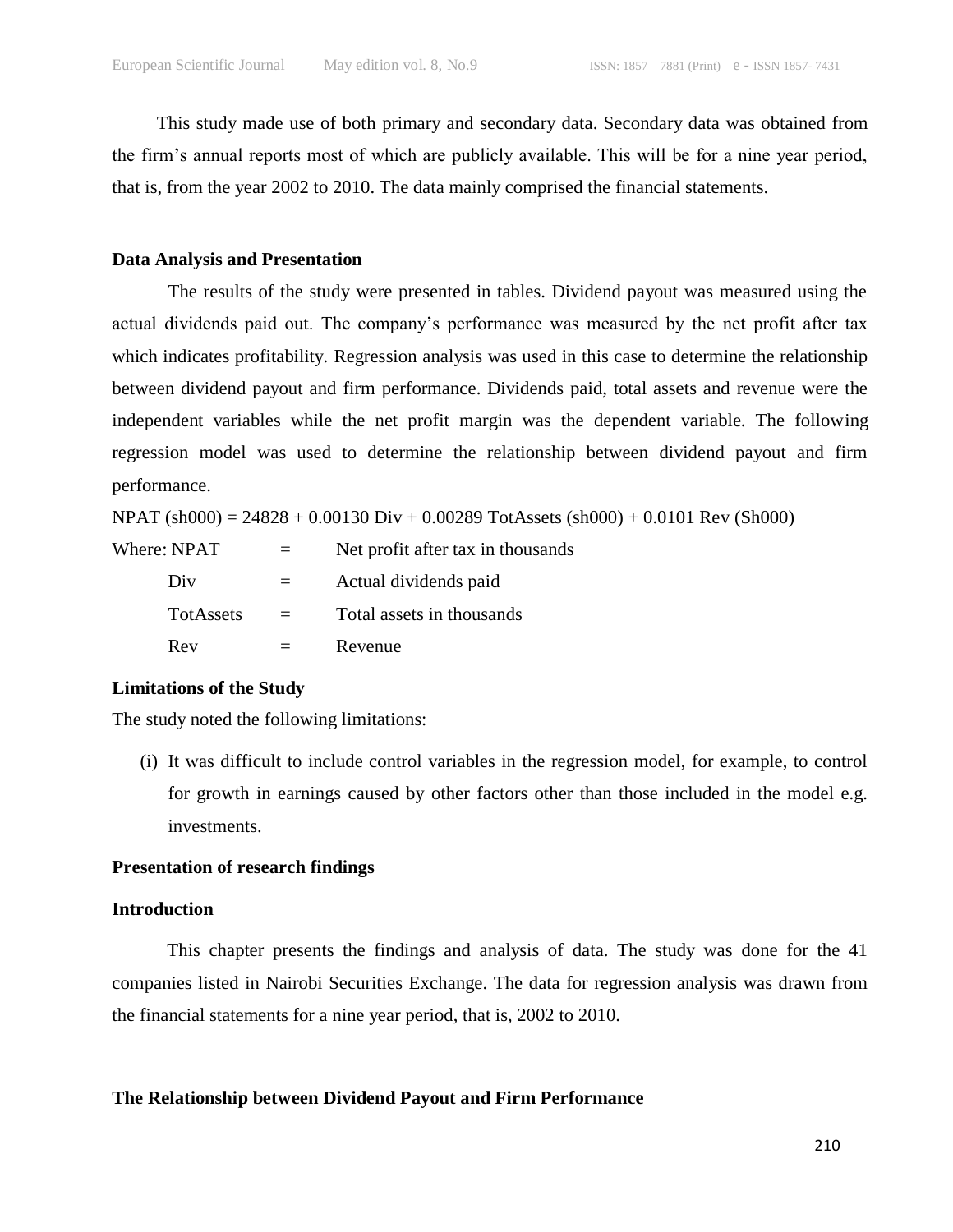The dependent variable for the regression equation was net profit after tax while the independent variables were dividends paid, total assets and revenue. The results of the regression analysis were as shown below:

Regression Analysis: Net profit after tax versus, dividends, total assets

The regression equation was:

NPAT (sh000) = 24828 + 0.00130 Div + 0.00289 TotAssets (sh000) + 0.0101 Rev (Sh000)

| Where: NPAT      | Net profit after tax in thousands |  |
|------------------|-----------------------------------|--|
| Div              | Actual dividends paid             |  |
| <b>TotAssets</b> | Total assets in thousands         |  |
| Rev              | Revenue                           |  |

**Table** Summary of Regression Analysis Results

| Predictor           | Coef       | SE Coef    | T     | P     |
|---------------------|------------|------------|-------|-------|
| Constant            | 24828      | 47620      | 0.52  | 0.602 |
| Div                 | 0.00130047 | 0.00003983 | 32.65 | 0.000 |
| <b>Total Assets</b> | 0.0028858  | 0.0007793  | 3.7   | 0.000 |
| Rev                 | 0.010066   | 0.002596   | 3.88  | 0.000 |

 $S = 740966$  R-Sq = 80.8% R-Sq (adj) = 80.7%

Source: Financial Statements (2002 – 2010)

The results of the regression analysis showed that up to 80.7%% (P value 0.00) of the Net Profit after Tax was affected by dividends paid, total assets and revenue. An adjusted R squared of 80.7% from the model showed that the independent variables were strong predictors of the dependent variables. The model is therefore a significant predictor of how dividends paid, total assets and revenue affected the performance of companies listed in the Nairobi Securities Exchange.

The regression equation showed that there was a positive relationship between Net Profit after Tax and dividends as shown by the positive coefficient in Table 4.1. There was also a positive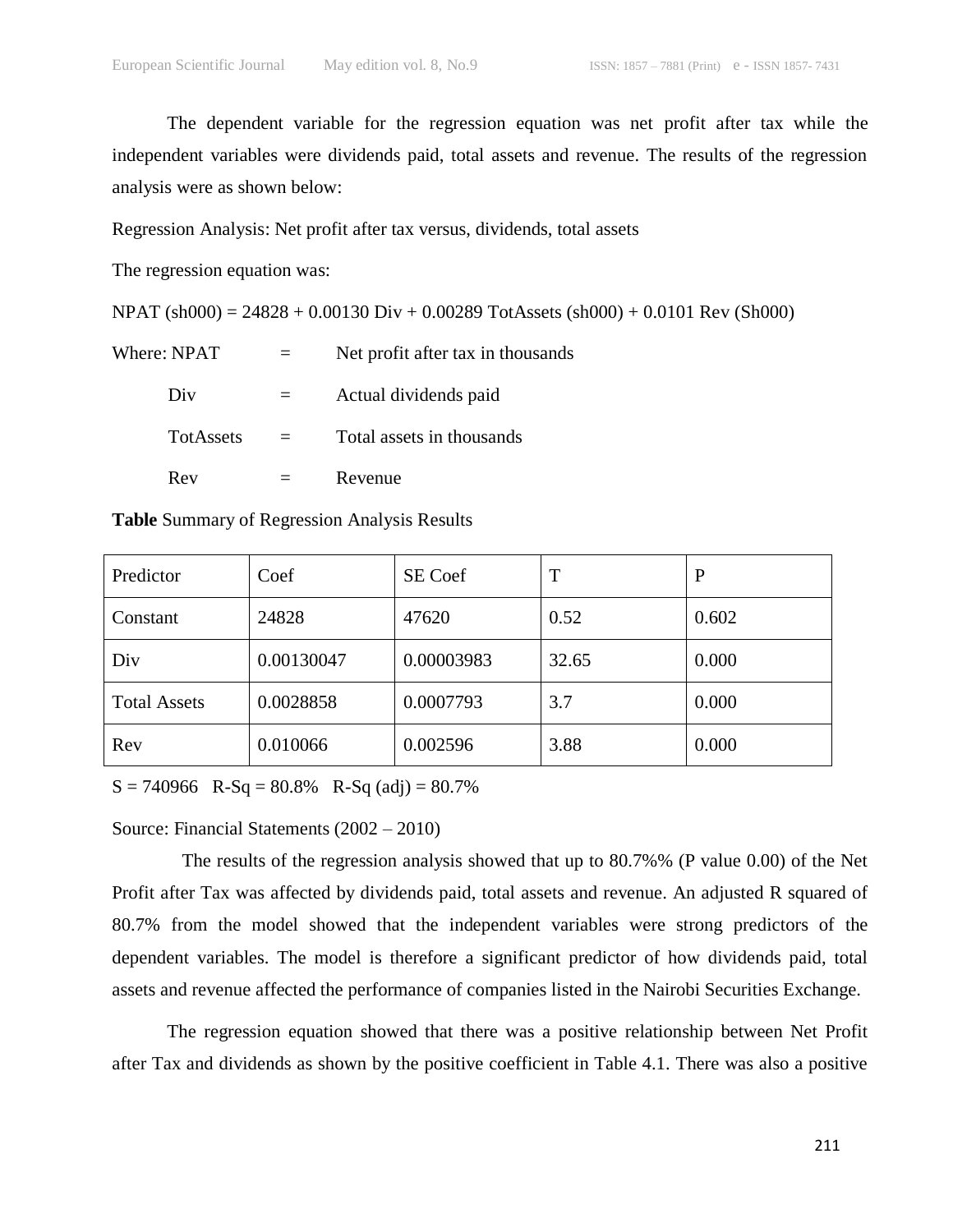relationship between net profit after tax and total assets. The relationship between net profit after tax and revenue was also positive shown by the positive coefficients in Table 4.1.

Dividend was a significant factor that affected firm performance as indicated by the regression equation. The P value for dividends paid was 0% depicting that it was highly significant as shown in Table 4.1. This means that if the dividends paid increase by 1 unit, net profit after tax would increase by 0.00130047 units.

Total assets was also a significant factor that affected firm performance as shown by a P value of 0%. This shows that if the total assets increased by 1 unit, net profit after tax would increase by 0.0028858 units. Revenue was also a significant factor that affected firm performance as shown by a P value of 0%. This indicates that if the total assets increased by 1 unit, net profit after tax would increase by 0.010066 units.

#### **Extent of Relationship between Firm Performance and Dividend Payout**

There was a strong positive relationship between dividend payout and firm performance. The strong relationship was shown by the P value of 0% and a positive coefficient. This indicated that dividend is a significant factor in influencing firm performance. There was also a strong and positive relationship between total assets and firm performance as shown by a P value of 0% and a positive coefficient respectively. Revenue and firm performance also have a strong and positive relationship as shown by a P value of 0% and a positive coefficient respectively. Total assets and revenue are therefore significant factors in influencing firm performance.

# **Conclusion:**

Based on the forgoing discussion, the following conclusions can be drawn from the study.

Dividend payout affects firm performance and that this relationship is strong and positive. It therefore shows that dividend policy is relevant and therefore affects the performance of a firm

hence its value contrary to theories that view dividend policy as irrelevant. Total assets and revenue are also factors that affect the performance of a firm as shown by the research findings.

The findings of this research also showed that cash dividends were the most commonly used form of dividend among listed firms in Kenya. Majority of firms did not therefore employ other forms of dividend payout but prefer not to pay or lower their dividends when there was no cash.

The research findings also show that the major factors that affect the dividend policy of listed firms are; profitability, pattern of past dividends, legal rules, financial leverage, investment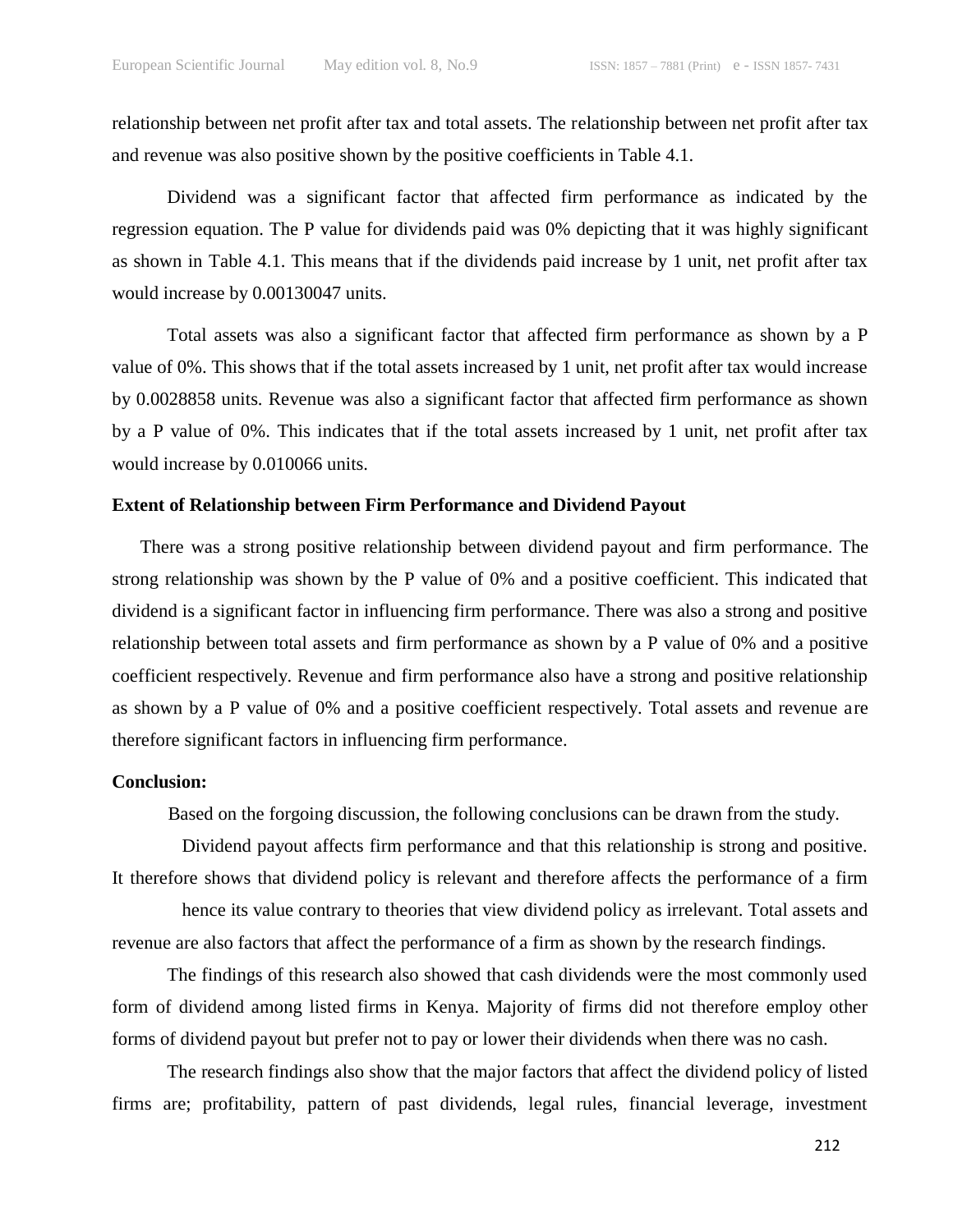opportunities, growth stage and capital structure. Other factors such as ownership structure, shareholder's expectations, tax position of shareholders, industry practice growth stage capital structure and access to capital markets can also be considered in designing a dividend policy though they affect dividend to a moderate extend.

#### **References:**

Adaoglu, C., & Lasfer, M. (2011). Why Do Companies Pay Stock Dividends? The Case of Bonus Distributions in an Inflationary Environment. *Journal of Business Finance & Accounting,* 35(5), 601-627

Adesola, W. A., & Okwong, A. E. (2009). An empirical study of dividend policy of quoted companies in Nigeria. *Global Journal of Social Sciences*, 8(1), 85 – 101.

Aivazian, V., Booth, L., & Clearly, S. (2003). Do emerging market firms follow different dividend policies from U.S. firms? *Journal of Financial Research,* 26(3), 371 – 387.

Al-Haddad, W. et al. (2011). The effect of dividend policy stability on the performance of banking sector. *International Journal of Humanities and Social Science*, 5(1).

Al-Kuwari, D. (2009). Determinants of the dividend policy in emerging stock exchanges. *Global Economy & Finance Journal,* 2(2), 38 – 63

Al-Malkawi, H.N. (2007). Determinants of corporate dividend policy in Jordan: an application of the Tobit model. *Journal of Economic & Administrative Sciences*, 23(2), 44 – 70.

Alon, B., Graham, J., Harvey, C., & Michaely, R. (2003). Payout policy in the 21st century, Working paper, Duke University.

Amidu, M. (2007). How does dividend policy affect performance of the firm on Ghana stock Exchange. *Investment Management and Financial Innovations*, 4(2), 104 – 112

Anand, M. (2004). Factors influencing dividend policy decisions. *The ICFAI Journal of Applied Finance*,  $10(2)$ ,  $5 - 16$ .

Arnott, D. R., & Asness, S. C. (2003). Surprise higher dividends is higher earnings growth. *Financial Analyst Journal,* 70 – 87.

Azhagaiah, R., & Priya, S. N. (2008). The impact of dividend policy on shareholders' wealth. *International Research Journal of Finance and Economics*, 20, 180 – 187.

Baker, H. K., & Powell, G. E. (1999). How corporate managers view dividend policy? *Quarterly*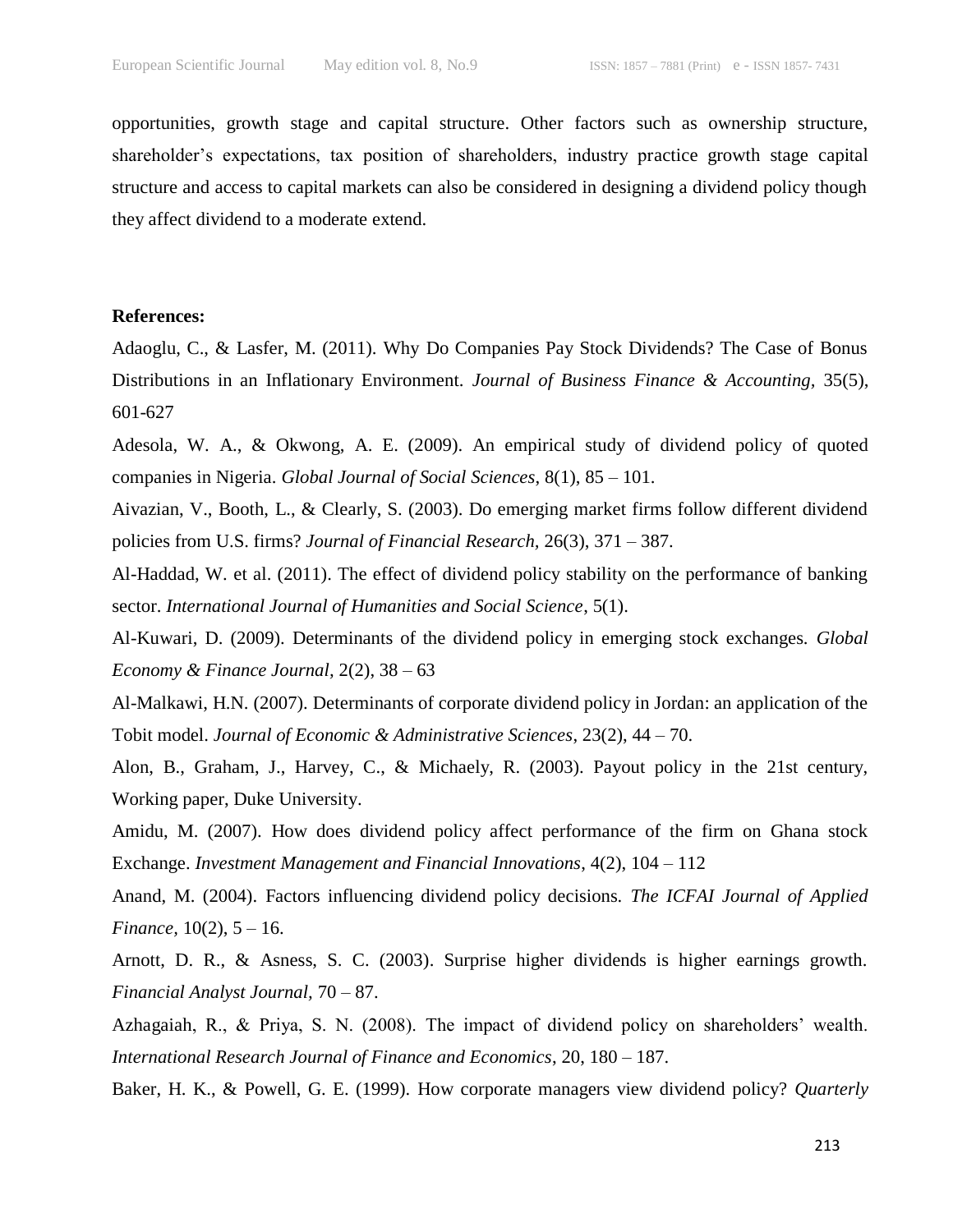*Journal of Business and Economics*, 38(2), 17-27.

Baker, H. K., Veit, E. T., & Powell, G. E. (2001). Factors influencing dividend policy decisions of Nasdaq firms. *The Financial Review*, 36(3), 19-37.

Bartram, S. M. et al. (2009). Agency Conflicts and Corporate Payout Policies: A Global Study

DeAngelo, H., & DeAngelo, L. (2006). Payout policy pedagogy: What matters and why. Working paper, University of Southern California.

DeAngelo, H., DeAngelo, L., & Stulz, R. (2006). Dividend Policy and the earned/contributed capital mix: a test of the life-cycle theory. *Journal of Financial Economics*, 81, 227-254.

Dhanani, A. (2005). Corporate dividend policy: The views of British financial managers. *Journal of Business Finance & Accounting*, 37(7) & (8), 1625 – 1672.

Farsio, F., Geary, A., & Moser, J. (2004). The relationship between dividends and earnings. *Journal for Economic Educators*,  $4(4)$ ,  $1 - 5$ .

Frankfurter, G. M., & McGoun, E. G. (2000). Thought Contagion and Financial Economics: The Dividend Puzzle as a Case Study. *The Journal of Psychology and Financial Markets, 1(2), 145 – 153.*

Franklin, A., & Michaely, R. (2002). Payout policy, Working paper, University of Pennsylvania.

Howatt, B. et al. (2009). Dividends, earnings volatility and information. *Applied Financial Economics*, 19(7), 551 – 562.

Jiraporn, P., Kim, J., & Kim, S. Y. (2011). Dividend payouts and corporate governance quality: an empirical investigation. The Financial Review, 46, 251 – 279.

Juma'h, A. H., & Pacheco, O.J. (2008). The financial factors influencing cash dividend policy: A sample of U.S. manufacturing companies. *Inter Metro Business Journal*, 4(2), 23 – 43.

Kenya Gazette Supplement No. 40 (2002). *The Capital Markets (Securities) (Public Offers, Listing and Disclosures) Regulations*, 2002. Legal Notice No. 60, May 3, 2002

La Porta, R. et al. (2000). Agency problems and dividend policies around the world. *Journal of*  Finance, (55), 1-33.

Lie, E. (2005). Financial flexibility, performance, and the corporate payout choice. *The Journal of Business*, 78(6), 2179 – 2202.

Malcolm, B., & Wurgler, J. (2004). Appearing and disappearing dividends: the link to catering incentives. *Journal of Financial Economics*, 73, 271-288.

Malcolm, B., & Wurgler, J., (2004). A catering theory of dividends. *Journal of Finance*, 59, 1125- 1165.